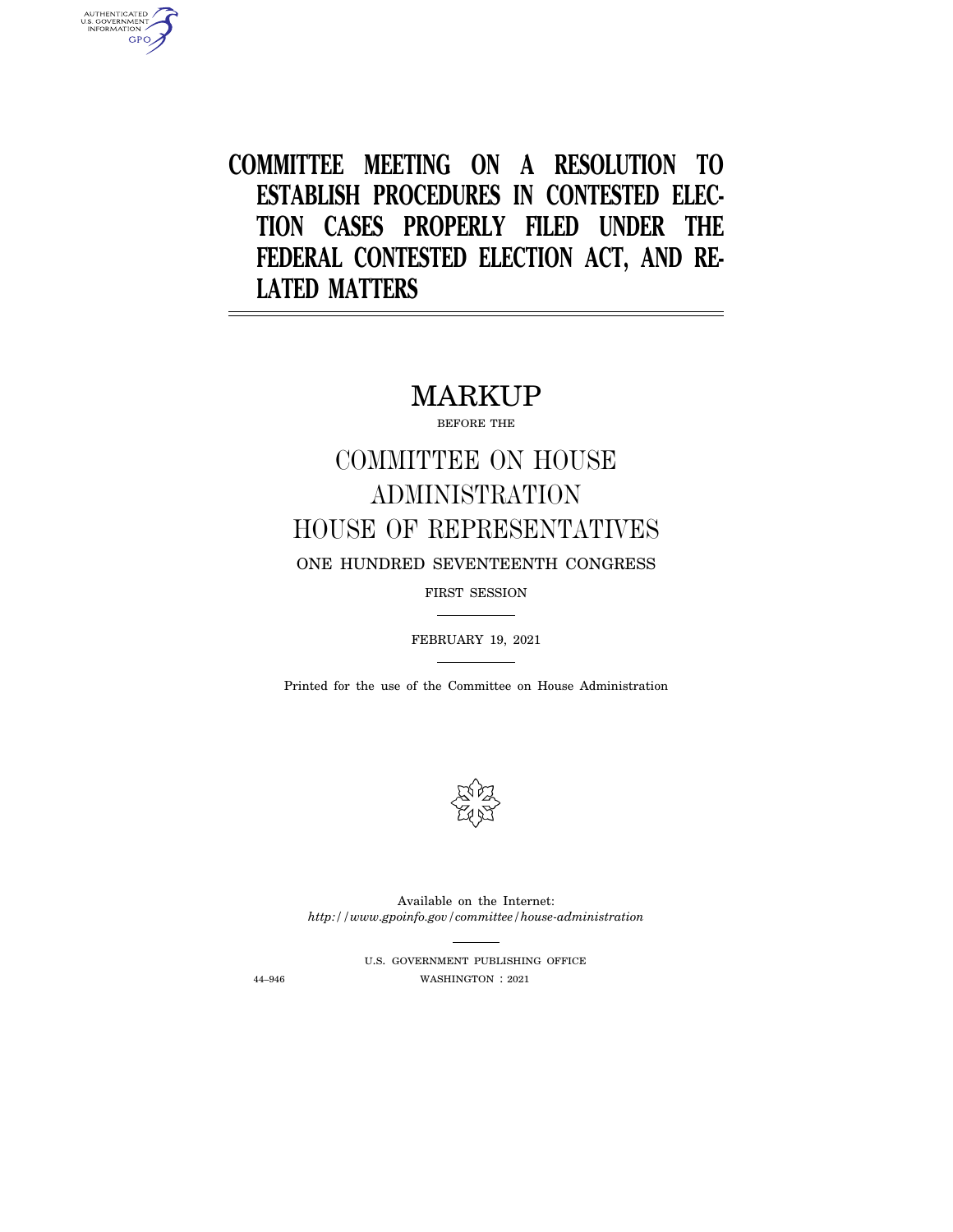#### COMMITTEE ON HOUSE ADMINISTRATION

ZOE LOFGREN, California, *Chairperson* 

JAMIE RASKIN, Maryland G.K. BUTTERFIELD, North Carolina PETE AGUILAR, California MARY GAY SCANLON, Pennsylvania TERESA LEGER FERNANDEZ, New Mexico RODNEY DAVIS, Illinois, *Ranking Member*  BARRY LOUDERMILK, Georgia BRYAN STEIL, Wisconsin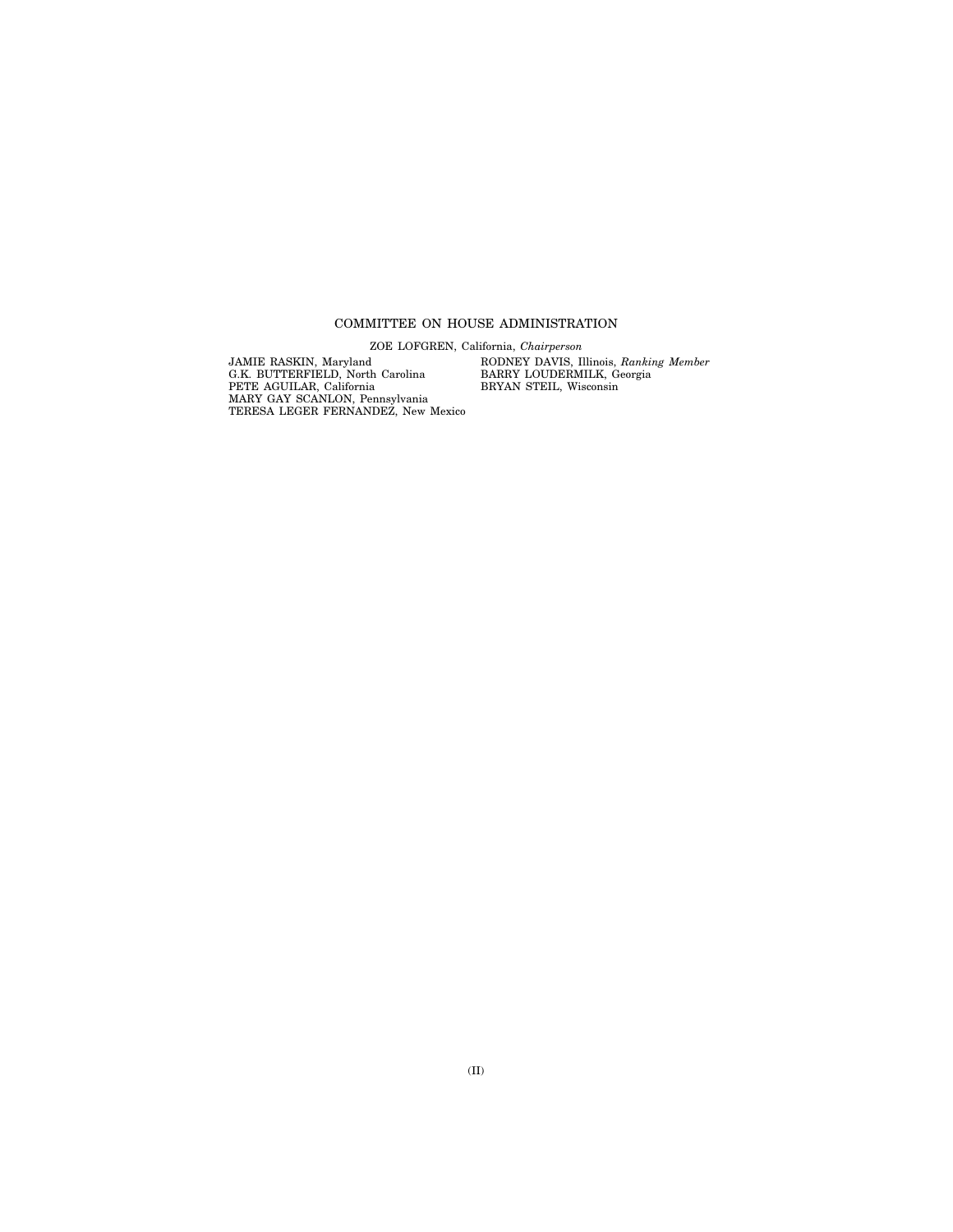## **COMMITTEE MEETING ON A RESOLUTION TO ESTABLISH PROCEDURES IN CONTESTED ELECTION CASES PROPERLY FILED UNDER THE FEDERAL CONTESTED ELECTION ACT, AND RELATED MATTERS**

#### **FRIDAY, FEBRUARY 19, 2021**

HOUSE OF REPRESENTATIVES, COMMITTEE ON HOUSE ADMINISTRATION, *Washington, DC.* 

The Committee met, pursuant to call, at 2:32 p.m., via Webex, Hon. Zoe Lofgren [chairperson of the Committee] presiding.

Present: Representatives Lofgren, Raskin, Butterfield, Aguilar, Scanlon, Leger Fernandez, Davis, Loudermilk, and Steil.

Staff Present: Jamie Fleet, Staff Director; David Tucker, Parliamentarian; Daniel Taylor, General Counsel; Khalil Abboud, Deputy Staff Director; Brandon Jacobs, Legislative Clerk; Peter Whippy, Communications Director; and Natalie Young, Press Secretary; Tim Monahan, Republican Deputy Staff Director; and Caleb Hays, Republican General Counsel.

The CHAIRPERSON. We will call the House Administration Committee to order. We have a quorum.

As I begin, I want to note that we are holding this meeting in compliance with the regulations for remote committee proceedings pursuant to H. Res. 8.

Generally, we ask the Committee Members to keep their microphones muted to limit background noise, and then Members will need to unmute when seeking recognition or when recognized for their five minutes.

Members, please, the rules require you to keep your camera on at all times. Even if you need to step away for a moment, please don't leave the meeting or turn your camera off.

I would also like to remind all of us that the regulations governing remote proceedings require that we cannot participate in more than one committee proceeding at the same time.

So, at this time, I would ask unanimous consent that all members have five legislative days to revise and extend their remarks and that any written statements be made part of the record. Hearing no objection, so ordered.

Under Article I, Section 5, Clause 1 of the United States Constitution, each house of Congress is the judge of the "elections, returns, and qualifications of its own members.''

Today, the Committee on House Administration will consider two Committee on House Administration Resolutions so that we can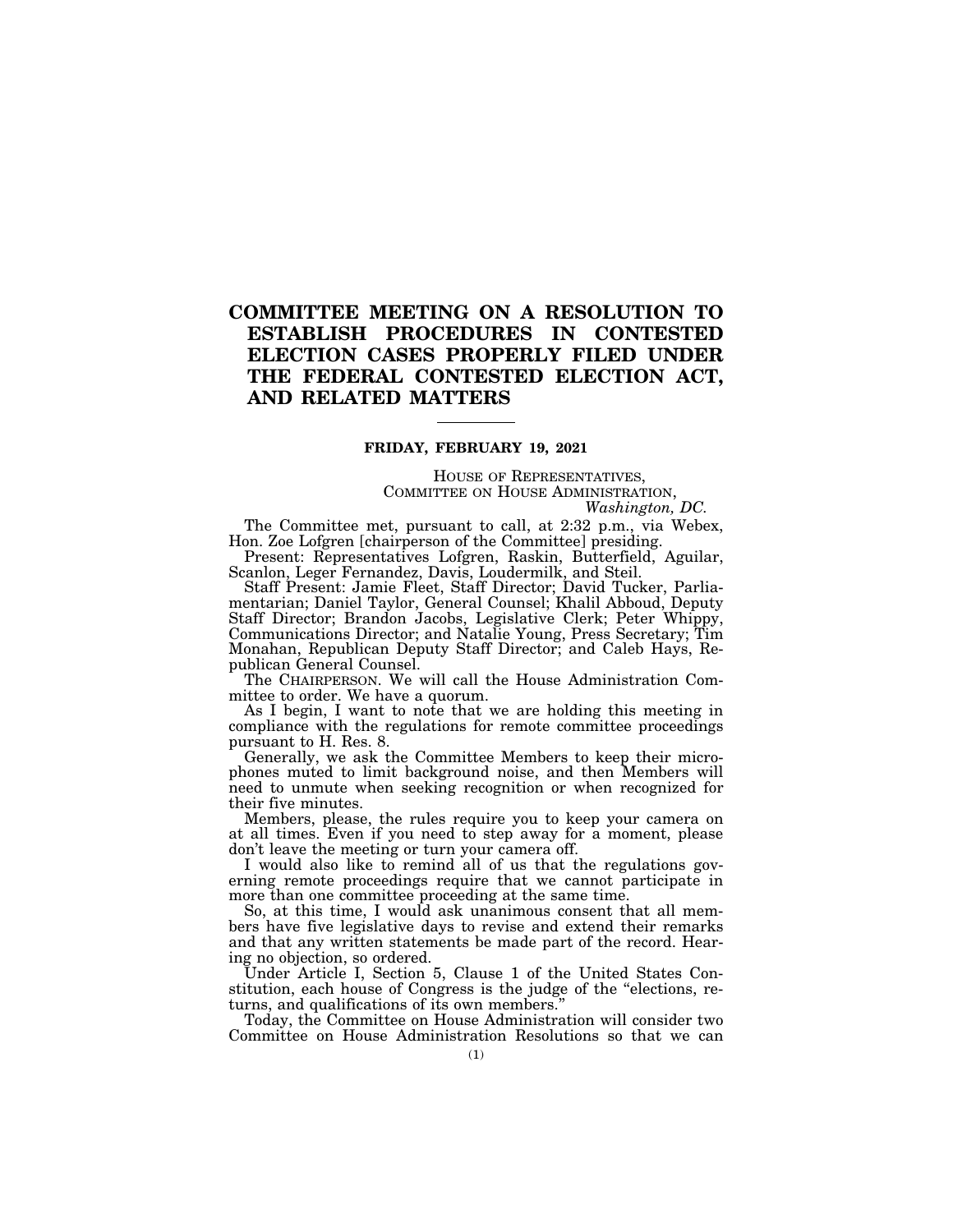begin the important work of deciding the two election contests that have been properly filed under the Federal Contested Elections Act and are therefore within the Committee's jurisdiction. The two Committee Resolutions we will adopt provide a framework for these contests as we move forward.

I will now recognize our Ranking Member, Mr. Davis of Illinois, for the purpose of making an opening statement.

Mr. Davis.

Mr. DAVIS. Sorry-

The CHAIRPERSON. We can hear you now.

Mr. DAVIS. All right. You got me?

The CHAIRPERSON. We got you.

Mr. DAVIS. Okay. I apologize here. I had my document up, and then it went away.

You know, Zoe—there it is.

The CHAIRPERSON. We can hear you.

Mr. DAVIS. I am still having a problem accessing it. I am sorry. First off, I want to say thank you. Of course I would have had this ready before, but now I do not.

Well, Madam Chair, I apologize. My printer is not working. Can you come back to me for the opening statement?

The CHAIRPERSON. Certainly.

Does any other member wish to be heard at this time?

Seeing none, I will call up Committee on House Administration Resolutions 117–10 and 117–11.

Committee on House Administration Resolution 117–10 provides a general framework for future filings by the contestant and contestee in contested election cases this Congress. It restricts filings from either party to those expressly authorized or directed by the Federal Contested Elections Act or by the Committee on House Administration.

It sets standards for responses to motions to dismiss and replies to those responses. The resolution also informs the parties that, if the motion to dismiss is denied or postponed, the Committee on House Administration may request that each party file a brief within 10 days that answers specific questions put forward by the Committee.

Committee on House Administration Resolution 117–11 responds to the motion filed by contestant James ''Jim'' Oberweis on February 11, 2021, requesting 28 days to file a response to Representative Underwood's motion to dismiss any hearing on the motion.

Since the standard set out in the Committee on House Administration Resolution 117–10 will now apply to Mr. Oberweis's response, the resolution dismisses as moot his request to file a response because he will have that opportunity under the rules that we are adopting.

The resolution also denies the motion to set a hearing date on the motion to dismiss, because we have provided for the response in the first resolution.

I will now recognize Mr. Davis for his opening statement or for any comments he might have on the resolutions before us.

Mr. DAVIS. Thank you, Madam Chair.

I am actually glad we can come to an agreement on adding some additional structure to the election contests before us. We do need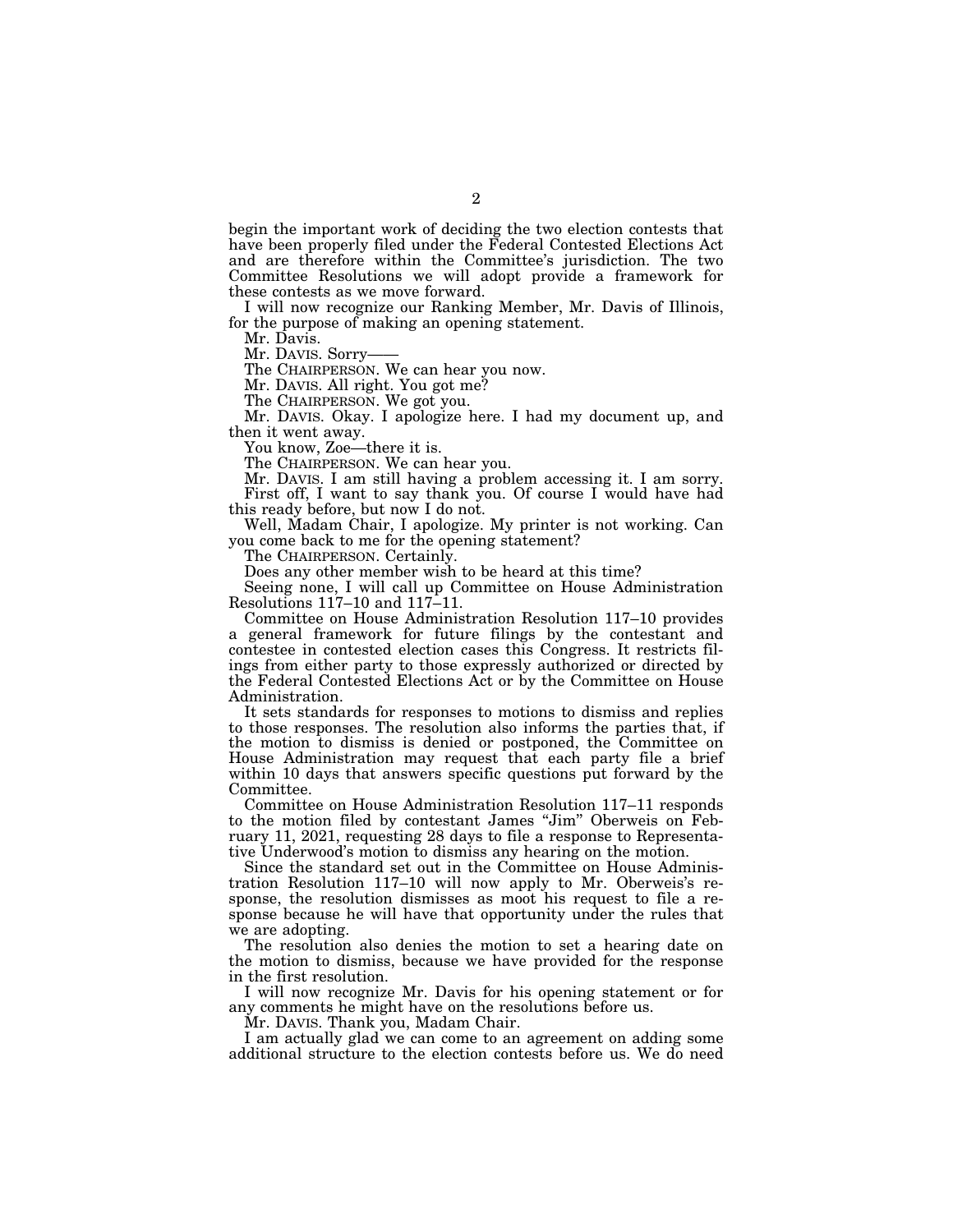to ensure these proceedings are fair, impartial, and transparent. As you know, taxpayers deserve to know exactly how much this is costing, so I hope we can find a transparent way to disclose the spending.

Rita Hart had an opportunity to challenge each of these claims using Iowa's impartial judicial proceedings, but, instead, she has chosen to sidestep Iowa law and ask this House to decide this election for Iowa voters. Taking up this election contest would set a dangerous precedent that candidates don't have to exhaust their legal options through the State and can instead go straight to Congress if they don't like the outcome of an election.

I can't think of a worse first step this Committee could take in a new Congress than to waste taxpayer dollars by moving forward with overturning this election. We know every legal vote was counted in Iowa's Second District because the votes were counted and recounted using a timely, transparent, and bipartisan process. And Congresswoman Miller-Meeks never trailed in any officially reported count.

Bipartisan recount boards in all 24 counties, including a member from each campaign and their agreed-upon third member, conducted the recount. Following the recount, Iowa's bipartisan State canvassing board voted unanimously to declare Congresswoman Miller-Meeks the winner on November 30.

The State's process is solid and fair, and we can trust the outcome. In fact, we already have, by seating all four Members from Iowa on January 3, who were, again, elected at the same time. There is no reason why we should hold Congresswoman Miller-Meeks to a different standard.

Just to be clear, there are no provisional or conditional Members of Congress. If you are sworn in and given the right to cast a vote on the House floor, you are a duly elected Member of Congress, just like Mariannette Miller-Meeks. Congresswoman Miller-Meeks is our colleague.

The last time Democrats overturned an election was in 1985, and we saw how partisan of a process this was. In fact, it was dubbed the ''Bloody Eighth.'' Democrats decided ballots that were not legal under the State law were suddenly determined legal votes under new rules invented by a partisan task force who completely rejected State law. They changed the rules of the game after the game had already been played. And that is exactly what could be happening 35 years later.

While running for an election is partisan in nature, administering and determining the outcome should never be. It will be one of the greatest mistakes this House makes to take up an election contest where the candidate sidestepped the courts and instead turned to a partisan process in the House because they knew they could not win in any other way.

I did want to address another election issue related to this Committee. Majority Leader Hoyer announced H.R. 1 will be on the floor the week of March 1, just over a week away, yet this Committee hasn't held any hearings on this bill.

Could the Chairperson tell me if this Committee will be holding any hearings specifically on H.R. 1 or markups on this nearly 800 page bill before it goes to the floor?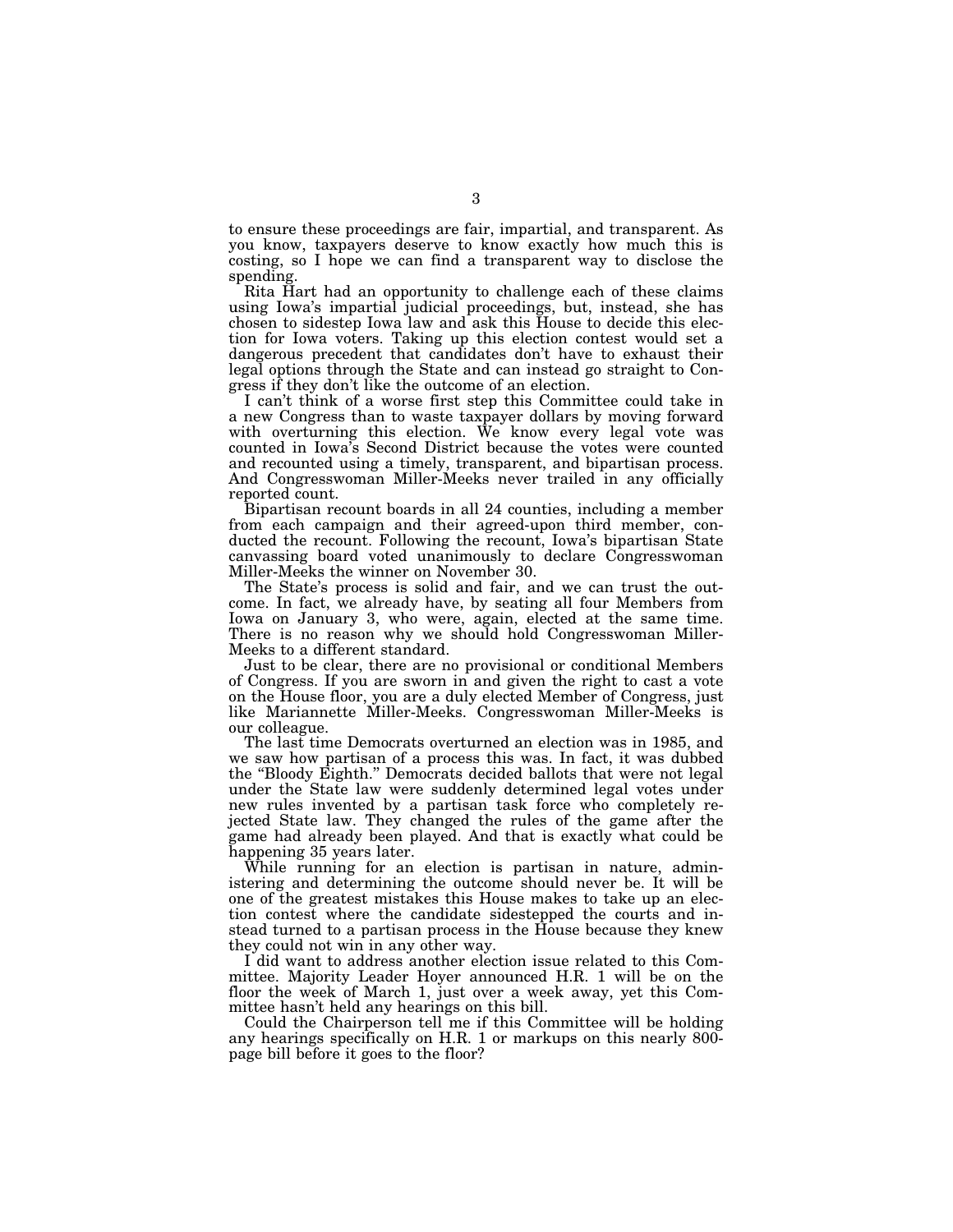The CHAIRPERSON. If the gentleman has concluded his statement, I will be happy to deal with that.

Mr. DAVIS. Well, I would be happy to get your answer after I have a couple of more things to say about this bill.

Regardless of the process, I certainly hope that we are not going to be disappointed by hearing that we are not going to have a markup. I think this nearly 800-page bill will impact millions of Americans' right to vote, and it deserves a markup. The taxpayers deserve committees who are doing their work. And since Democrats changed House floor rules to shut out a difference of opinion, committees are now the only real opportunity for the minority to provide an alternative.

This Committee needs to hear from those who actually run our elections about the impact this bill could have. We should review the issues we saw during the 2020 election cycle and help States develop a better process. Simply mandating how States run their elections is not only unconstitutional but it will lead to chaos and confusion for voters.

We saw this play out last year. States that were not accustomed to vote-by-mail struggled to implement it. This led to chaos in elections throughout the country and weakened voter confidence in the process. Hundreds of thousands of people were unintentionally disenfranchised. Many ballot integrity safeguards were abandoned, and election results took weeks and in some cases months to determine.

H.R. 1 forces all States to make many of these changes that were made in the name of COVID permanent. We had observers in New York, in California, in Pennsylvania and other parts of the country, and I think I speak for many Americans when I say I don't want an election process like that again.

But if H.R. 1 were to become law, that is exactly what the American people will get, along with the first-ever corporate funding that is laundered through the Federal Government that will go directly into your own campaign accounts if you are a Member of Congress. This is why I believe it is important we have a markup. I will conclude now and yield back and await my response.

The CHAIRPERSON. The gentleman yields back. And the chair will

happily respond to the question about the hearing.

A hearing has been noticed on H.R. 1 for next Thursday at 4:00 p.m. eastern standard time. As the Ranking Member has noticed, the rules of the House do not require a hearing on H.R. 1 since it was passed in the last Congress, but we decided to schedule a hearing on it nevertheless. And we look forward to the participation of every member.

I would like-

Mr. DAVIS. Would the gentlelady yield?

The CHAIRPERSON. I yield.

Mr. DAVIS. A hearing has been scheduled, yes, on election issues? The CHAIRPERSON. On H.R. 1. On H.R. 1.

Mr. DAVIS. So we are not going to do another markup of H.R. 1 even though it has changed from last Congress?

The CHAIRPERSON. No. We are going to have a hearing, and I hope that all Members will participate. It is properly noticed, and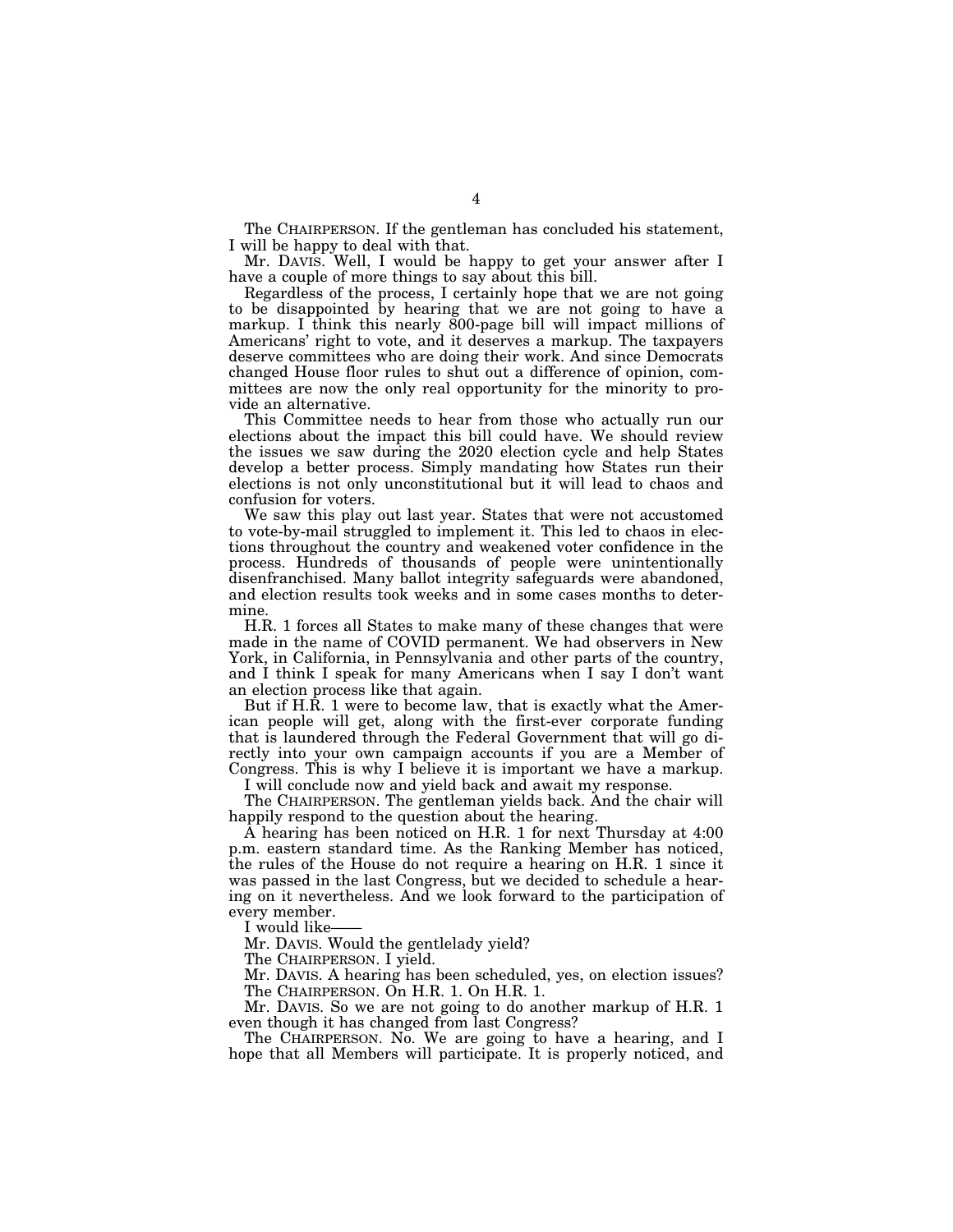Members will have a chance at the Rules Committee, but we are on a tight schedule, as you know.

I am not going to get into the merits of the contests before us, because that will be for down the line in the process. We are setting up today a procedure under the Constitution and the Federal Contested Elections Act.

It is my understanding from staff that both the Republican staff and the Democratic staff and the members have agreed to these procedures. I don't know if any member would like to be further heard on the two resolutions laying out the procedures before us. Would any member like to be heard on the resolutions?

Hearing none, then I will ask unanimous consent that they be considered en bloc and that further reading of the resolutions be dispensed with and open for amendment at any time.

[The resolutions follow:]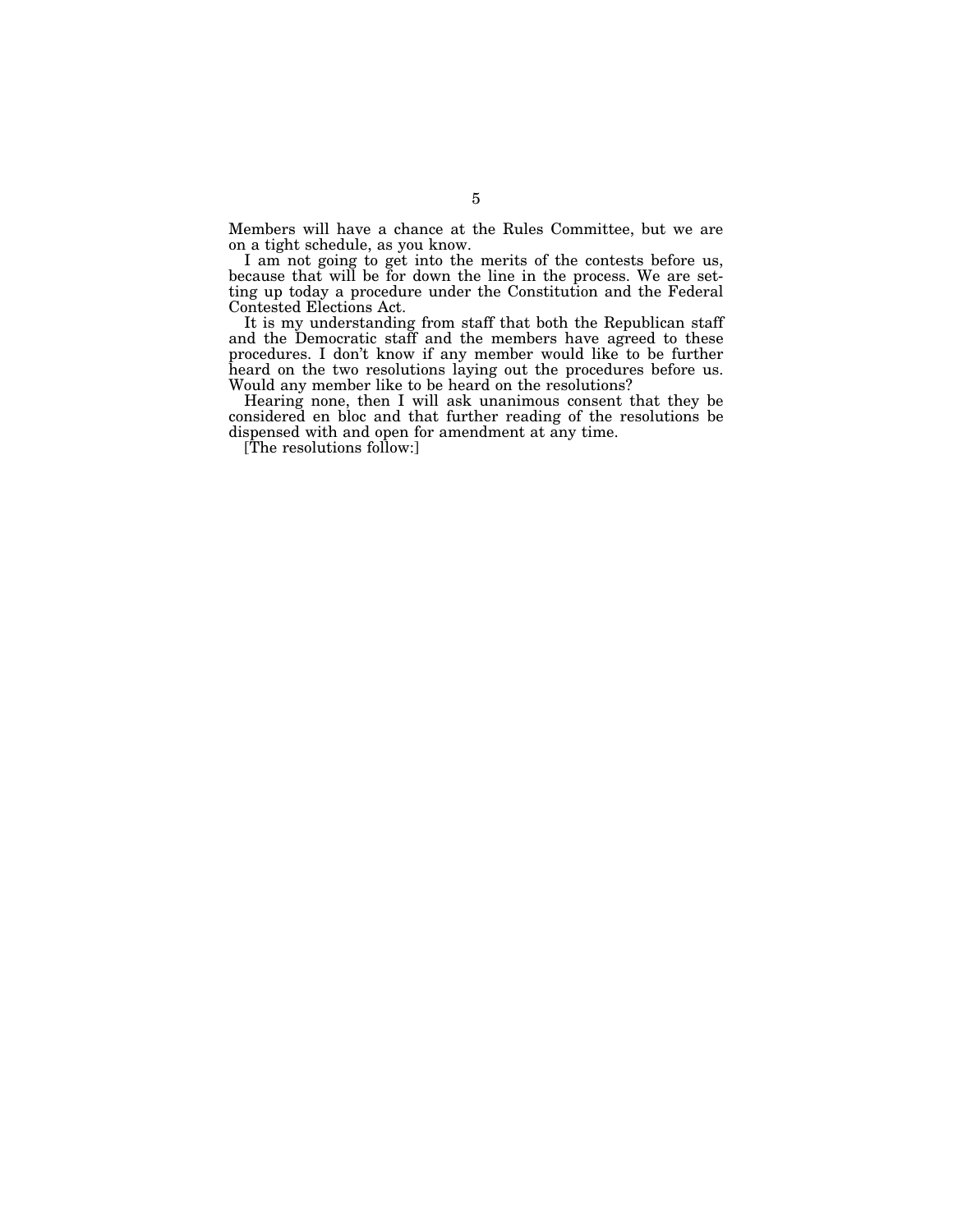### **COMMITTEE ON HOUSE ADMINISTRATION**

## 117th CONGRESS

## A RESOLUTION

#### **COMMITTEE RESOLUTION 117-10**

#### Resolution to Establish Procedures in Contested Election Cases Properly Filed under the Federal Contested Election Act

Be it resolved, that the Committee on House Administration, under the authority of clause  $1(k)(12)$  of rule X of the Rules of the House of Representatives and in accordance with the Federal Contested Election Act, 2 U.S.C. §§ 381-396, sets forth the following procedures to be followed by the Committee for contested election cases in which written notice of intention to contest an election has been properly filed with the Clerk of the House of Representatives.

#### Procedures in Contested Election Cases Properly Filed under the Federal Contested Election Act

#### SECTION 1. FILINGS BY CONTESTANT AND CONTESTEE

(a) Filing Authorization. - No pleading, motion (other than a motion for leave to file), brief, or other paper may be filed by either party unless expressly authorized or directed by the Federal Contested Election Act, or by the Committee, the Chairperson, or a task force of the Committee.

(b) Contestant's Response.- If a contestee files a motion under 2 U.S.C. § 383(b), the contestant may file a response. The contestant shall file and serve the response as soon as practicable, and no later than 21 days after service of the contestee's motion or 21 days after issuance of these regulations, whichever is later. The response must not exceed 13,000 words. If filed and served before issuance of these regulations, a contestant's response that complies with this word limit shall be deemed authorized notwithstanding subsection (a).

(c) Contestee's Reply.- If a contestant files a response as described in subsection (b), the contestee may file a reply. The contestee shall file and serve the reply as soon as practicable, and no later than 7 days after service of the contestant's response or 7 days after issuance of these regulations, whichever is later. The reply must not exceed 6,000 words. If filed and served before issuance of these regulations, a contestee's reply that complies with this word limit shall be deemed authorized notwithstanding subsection (a).

(d) Word Limits.- Except as expressly provided by the Committee, the Chairperson, or a task force of the Committee, a motion or brief must not exceed 13,000 words,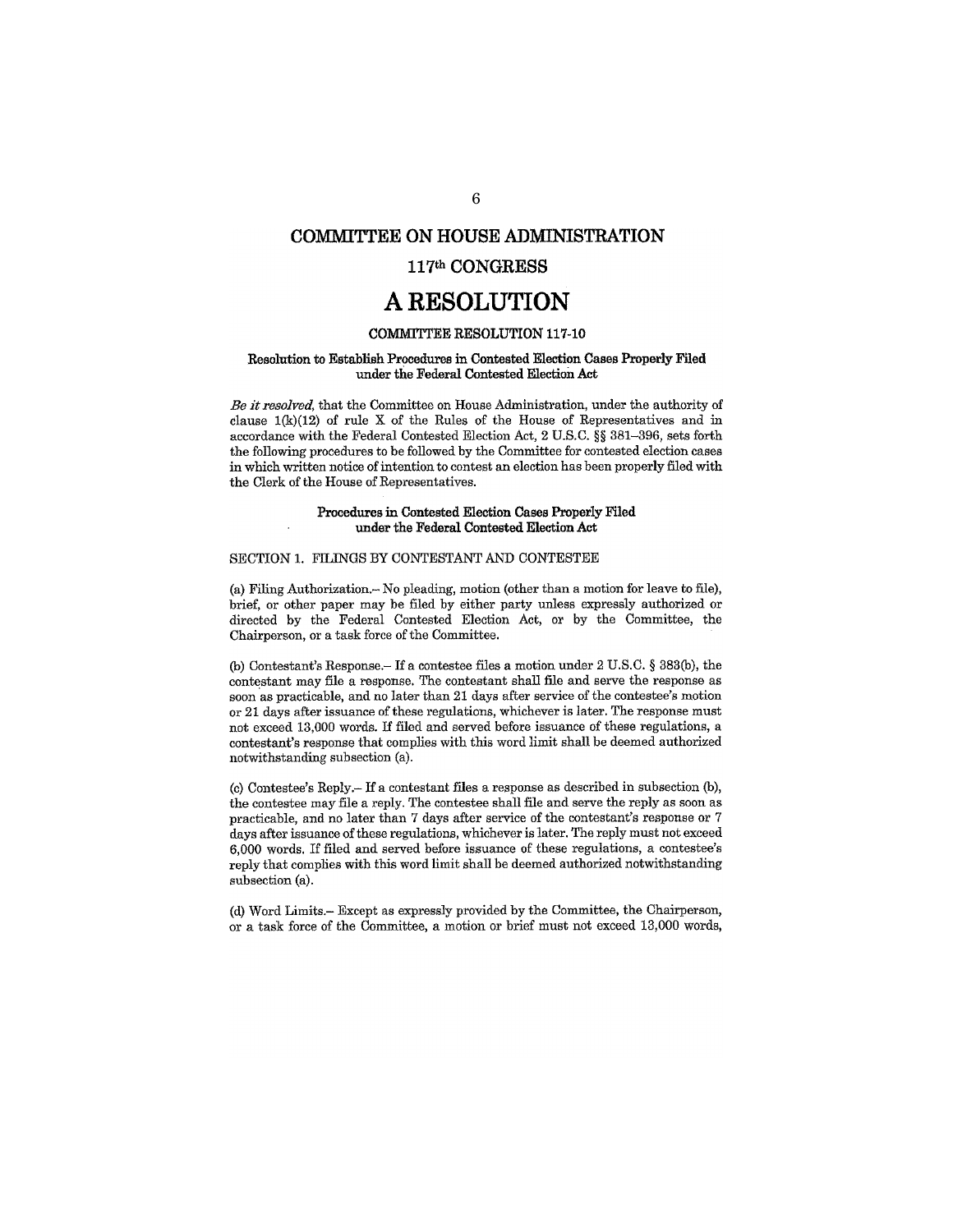except for a reply brief, which must not exceed 6,000 words. The word limits do not include any cover page, table of contents, table of authorities, certificate of counsel, signature block, proof of service, or affidavit or other exhibit. The word limits do include headings, footnotes, and quotations.

(e) Hearing on Papers.-- The Committee shall hear and decide any motion under 2 U.S.C. § 383 on the papers, without conducting oral argument or a hearing.

#### SEC. 2. FURTHER BRIEFING BY CONTESTANT AND CONTESTEE

(a) If the Committee denies a contestee's motion under 2 U.S.C. § 383(b) or postpones its disposition, the Committee, the Chairperson (following consultation with the ranking minority member), a task force of the Committee, or the Chairperson of a task force (following consultation with its ranking minority member) may request that each party file and serve no later than 10 days after notice of that action a brief that:

(1) expresses the party's views and answers any specific questions asked by a request made under this subsection about specific procedures, legal principles, and timelines that should control the course of the contested election case and facilitate the case's disposition; and

(2) explains how the party's views and answers in paragraph (1) comport with the Constitution, the Federal Contested Election Act, precedents of the House of Representatives, and any other applicable authorities.

(b) A brief filed by a party under subsection (a) must comply with the limitations for a brief under section 1(d).

(c) No later than 7 days after service of a brief filed by a party under subsection (a), the opposing party may file a reply brief, which must comply with the limitations for a reply brief under section 1(d).

#### SEC. 3. PUBLICATION AND NOTIFICATION OF RESOLUTION.

Following adoption, these regulations shall be made available to the House and the public by publication in the *Congressional Record* and on the Committee's website, and transmitted to the contestants and contestees in any contested election case properly filed in the 117th Congress on or before the date of adoption, or their attorneys.

#### SEC. 4. EFFECTIVE DATE.

This resolution shall be effective upon adoption by the Committee.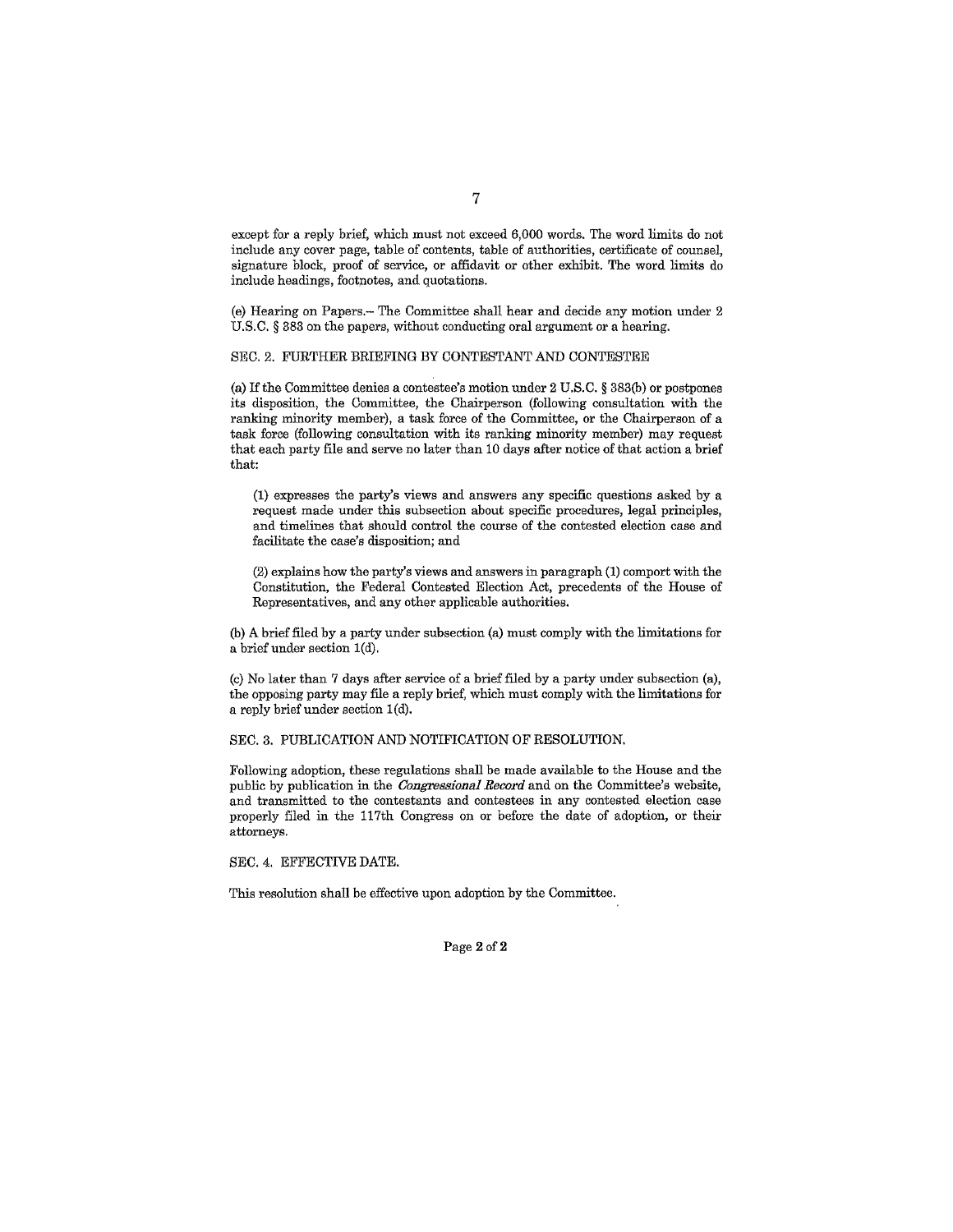### **COMMITTEE ON HOUSE ADMINISTRATION**

### 117th CONGRESS

## **A RESOLUTION**

#### **COMMITTEE RESOLUTION 117-11**

#### A Resolution to Decide Contestant James "Jim" Oberweis's February 11, 2021 Motion for Leave to File

Be it resolved, that the Committee on House Administration adopt the following resolution, under the authority of clause  $1(k)(12)$  of rule X of the Rules of the House of Representatives and pursuant to the Federal Contested Election Act, 2 U.S.C. §§ 381-396, and Committee Resolution 117-10, to decide Contestant James "Jim" Oberweis's February 11, 2021 Motion for Leave to File.

#### Order dismissing as moot in part and denying in part Contestant's Motion for Leave to File

#### SECTION 1. COMMITTEE RESOLUTION OF PENDING MOTION FOR LEAVE TO FILE

(a) Ordered.-The Committee on House Administration hereby dismisses as moot in part and denies in part Contestant's Motion for Leave to File Response in Opposition to Contestee's Motion to Dismiss Contestant's Notice of Contest Regarding the Election for Representative in the One Hundred Seventeenth Congress from Illinois' Fourteenth Congressional District, dated February 11, 2021 ("the Motion" or "Mot.").

(b) Leave to File.-Pursuant to Committee Resolution 117-10, the Committee dismisses the Motion as moot to the extent that it seeks "leave to file a Response to Contestee's Motion, and ... twenty-eight (28) days within which to file said Response" (Mot. at 2).

(c) Related Requests.--Pursuant to Committee Resolution 117-10, the Committee denies the Motion to the extent that it seeks "the setting of a hearing date on Contestee's Motion" and "any other relief" (id.).

#### SEC. 2. NOTIFICATION OF RESOLUTION

The Committee shall transmit to the parties' attorneys both this Committee Resolution and Committee Resolution 117-10, which promulgates regulations addressing the timing and word limits for Contestant's response to Contestee's motion under 2 U.S.C. § 383(b) and for Contestee's reply to that response.

8